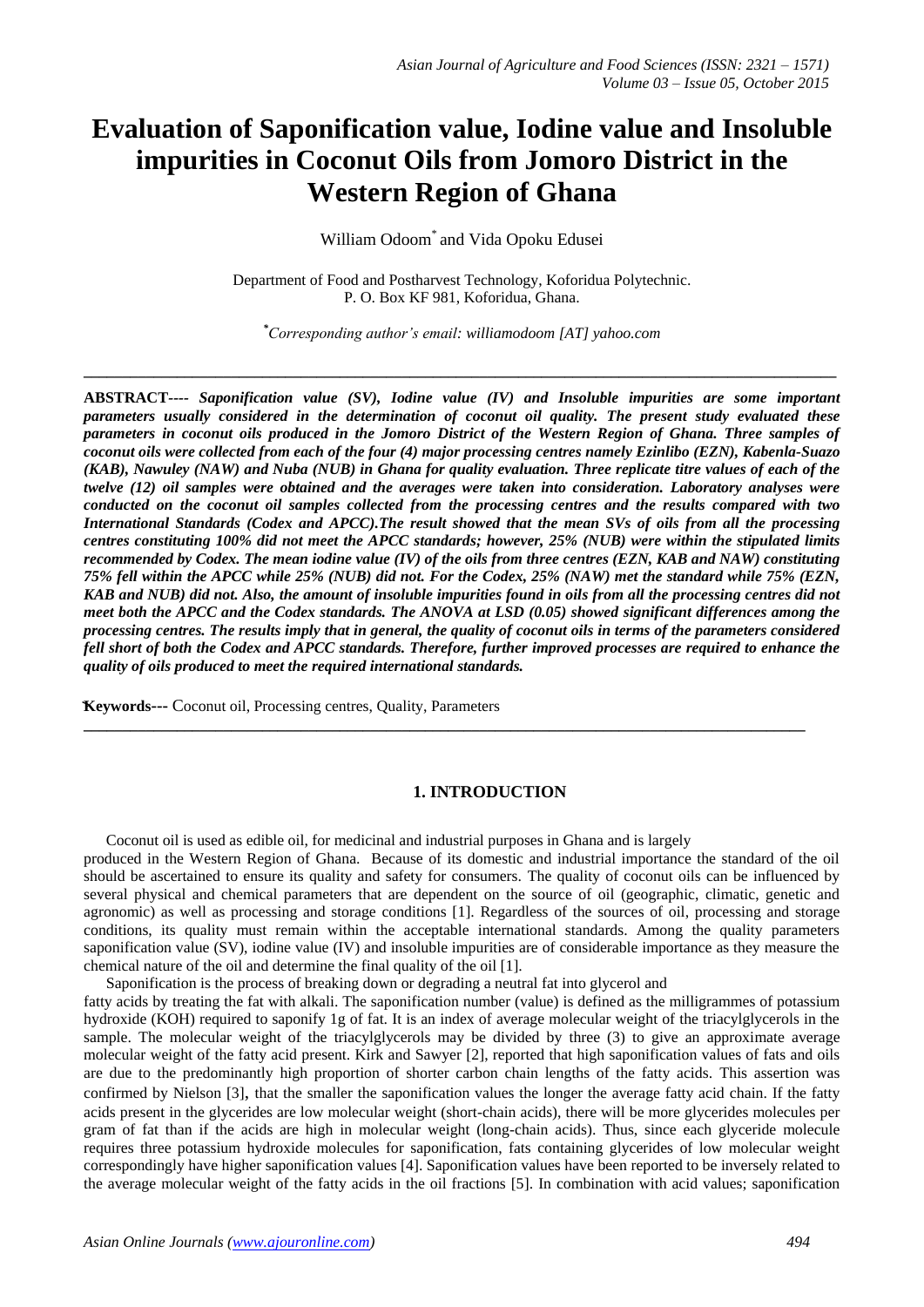values are useful in providing information as to the quantity, type of glycerides and mean weight of the acid in a given sample. The saponification value of oils is of interest if the oil is going to be used for industrial purposes [6]. Saponification value is also used in checking adulteration. The larger the saponification number, the better the soap making ability of the oil [3]. Higher saponification value for triglyceride indicates higher medium chain fatty acids [7].Saponification value for unrefined vegetable oils may also be affected by the compounds in the nonsaponifiable fraction. For example, compounds such as phenolic acids that can react with KOH may also contribute to higher saponification value of coconut oils [7].

The iodine value is an identity characteristics nature of oil. The iodine value of an oil or fat is defined as the grams of iodine absorbed by 100g sample. The iodine value or iodine number is the generally accepted parameter expressing the degree of unsaturation, the number of carbon-carbon double bonds in fats or oils [8]. This value could be used to quantify the amount of double bond present in the oil which reflects the susceptibility of oil to oxidation. As the iodine is a measure for unsaturation of the fatty acids in the fat, the number of double bonds of a pure substance is:

Double bonds =  $IV × molecular weight of substance$ </u> 253.84×100[9].

 The determination of the iodine value is also important in classifying oils and fats [7]. Classification of oils and fats as drying, semi drying and non-drying is given as follows: Drying oils: IV 200-130, Semi drying: IV 130-100 and Nondrying: IV lower than 100 [10]. The IV of free fatty acids is higher than that of glycerides. For each %FFA the IV increases by 0.00045×IV [9]. The higher the amount of unsaturation, the more iodine is absorbed: therefore, the higher the iodine value the greater the degree of unsaturation [3]. High iodine value indicates high unsaturation of fats and oils and low-IV oils are more saturated with fewer double-bonds [11]. Also higher iodine values are evidence that the oils could be used in the manufacture of cosmetics, oil paints and vanish, as well as nutritional purposes [11].

Insoluble impurities in oils and fats are generally defined as those materials which remain

insoluble and can be filtered off, when the oil or fat is dissolved in diethyl ether or petroleum ether [9]. The nature of the impurities in vegetable oil foods renders them resistant to treatment by acids as in normal acidulation. Strong caustic soda solution was found to attack the gums and make them at least partially soluble in a 5 to 10% aqueous caustic solution [12]. Low level of insoluble impurities is a desirable characteristic in coconut oil.

The objective of this study was to evaluate the saponification value, iodine value and insoluble impurities of coconut oils produced in the Jomoro District of the western Region of Ghana and determine whether they meet international standards or not.

# **2. MATERIALS AND METHODS**

## **Sample Collection**

Three different samples of coconut oil (500mL per sample) were obtained in air-tight plastic

containers from each of the four major coconut oil processing centres which were randomly selected. The oil samples were kept at room temperature of  $25^{\circ}$ C and brought to the laboratory for analysis. A total numbers of twelve (12) oil samples were analysed. The collection was done between March and May. These processing centres include: Kabenla-Suazo (KAB), Ezinlibo (EZN), Nawuley (NAW) and Nuba (NUB) in the Jomoro District of the Western Region of Ghana.

## **Determination of Saponification Value (Number).**

# **AOCS Method cd 3-25 (1993)**[13]

A 0.002kg of the oil sample was weighed into a volumetric flask.

Then 25mL of 1.0N alcoholic KOH was pipetted and allowed to drain for about 1 minute into the mixture. A condenser was connected to the flask and the mixture sample allowed to boil gently but steadily for 45 minutes for complete saponification. The flask and the condenser were then cooled but not sufficiently to form a gel, the inside of the condenser was washed down with about 1ml of distilled water. The condenser was disconnected and 1ml of phenolphthalein indicator added. The solution was titrated with 0.5N hydrochloric acid (HCl) until the pink colour just disappeared. A blank determination was conducted simultaneously with the sample. The saponification value was calculated using the formula below: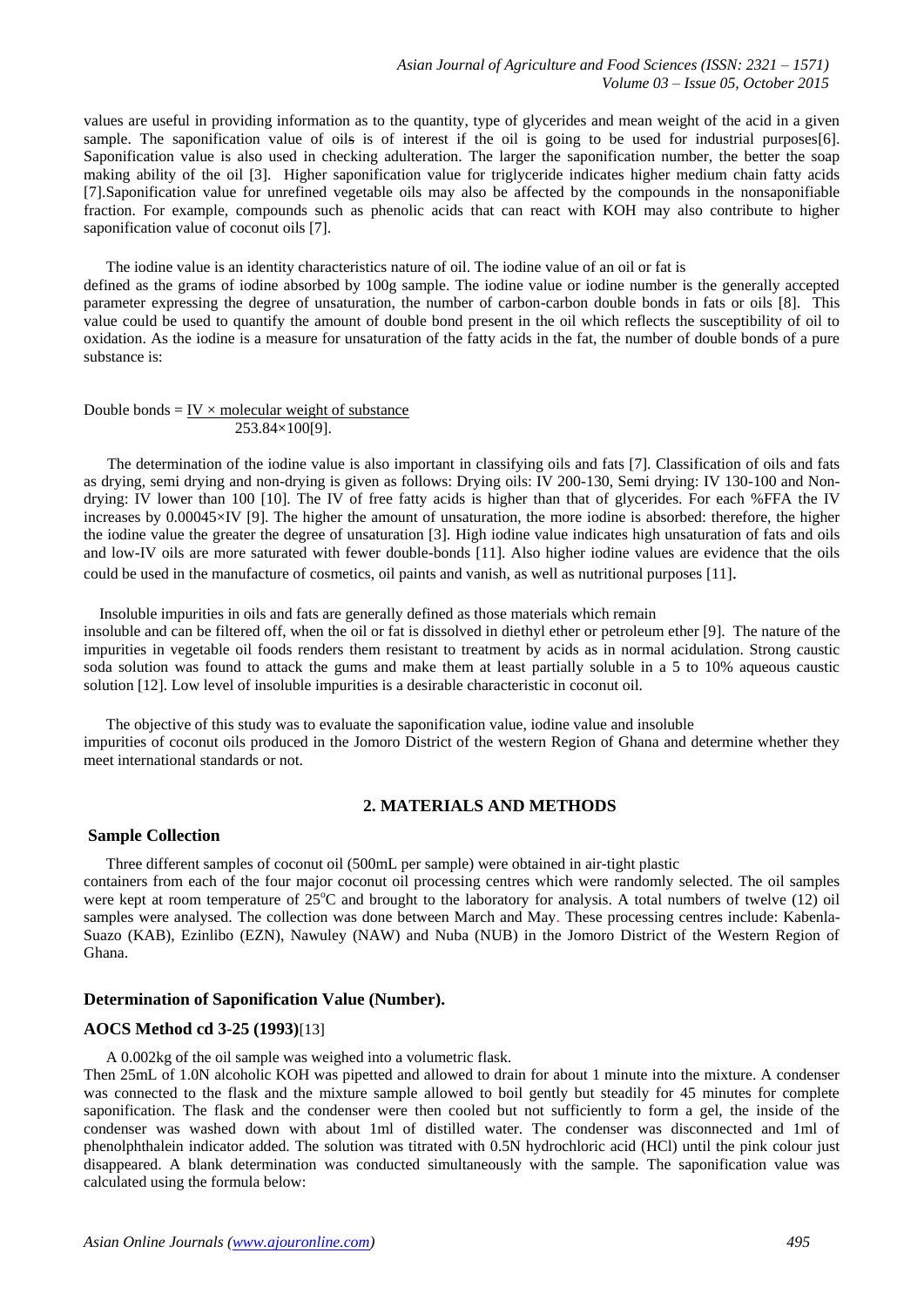Saponification Value = 
$$
\frac{56.1 \times N \times (V_2 - V_1)}{W}
$$

Where,  $N =$  normality of HCl

 $V_1$ = volume of HCl used in the test, (mL)

 $V_2$  = volume of HCl used in the blank, (mL)

 $W = weight of sample, (g)$ 

#### **Determination of Iodine Value**

## **AOCS Method Cd 1-25 (1993)**[13]

 A 0.001kg of oil sample was weighed into a 500mL volumetric flask. 15mL of carbon tetrachloride was added to the sample and swirled to ensure that the sample is completely dissolved. 25mL of Wijs solution was then dispensed into the flask containing the sample using a pipette. The flask was stoppered and swirled to ensure complete mixing. The sample was then placed in the dark for 30 minutes at room temperature. The flask was removed from storage and 20mL of 10% potassium iodide (KI) solution added, followed by 150mL of distilled water. The mixture was titrated with 0.1N thiosulphate (Na<sub>2</sub> S<sub>2</sub>O<sub>3</sub>) solution, adding gradually and with constant and vigorous shaking until the yellow colour had almost disappeared. 1.5mL of starch indicator solution was added and the titration was continued until the blue colour disappeared. A blank determination was conducted simultaneously. The iodine value was calculated using the formula below:

Iodine value 
$$
=\frac{12.69 \times (V_2 - V_1) \times N}{W}
$$

Where,  $N =$  normality of thiosulphate solution,

 $V_1$  = volume of thiosulphate solution used in test

 $V_2$  = volume of thiosulphate solution used in blank

 $W = weight of sample$ 

#### **Determination of Insoluble Impurities**

 The insoluble impurities were determined according to the method of [8]. A 0.002 kg of the oil sample was weighed into a 250mL conical flask and 20mL of 1:1 solvent mixture (petroleum ether + diethyl ether) was added. The flask was then shaken vigorously and allowed to stand for 30 minutes at  $30^{\circ}$ C. The liquid was then filtered through a dried and weighed Whatman number 1 filter paper. The filter paper was carefully washed with 10mL of the solvent mixture. The filter paper was then dried to a constant weight in an oven at  $103^{\circ}$ C. The increase in weight represented the weight of impurities and was expressed as a percentage of the initial sample as follows:

% impurity = 
$$
\frac{a}{w} \times 100
$$

Where,  $a =$  increase in the weight of filter paper

 $w = weight of sample$ 

## **Statistical Analysis**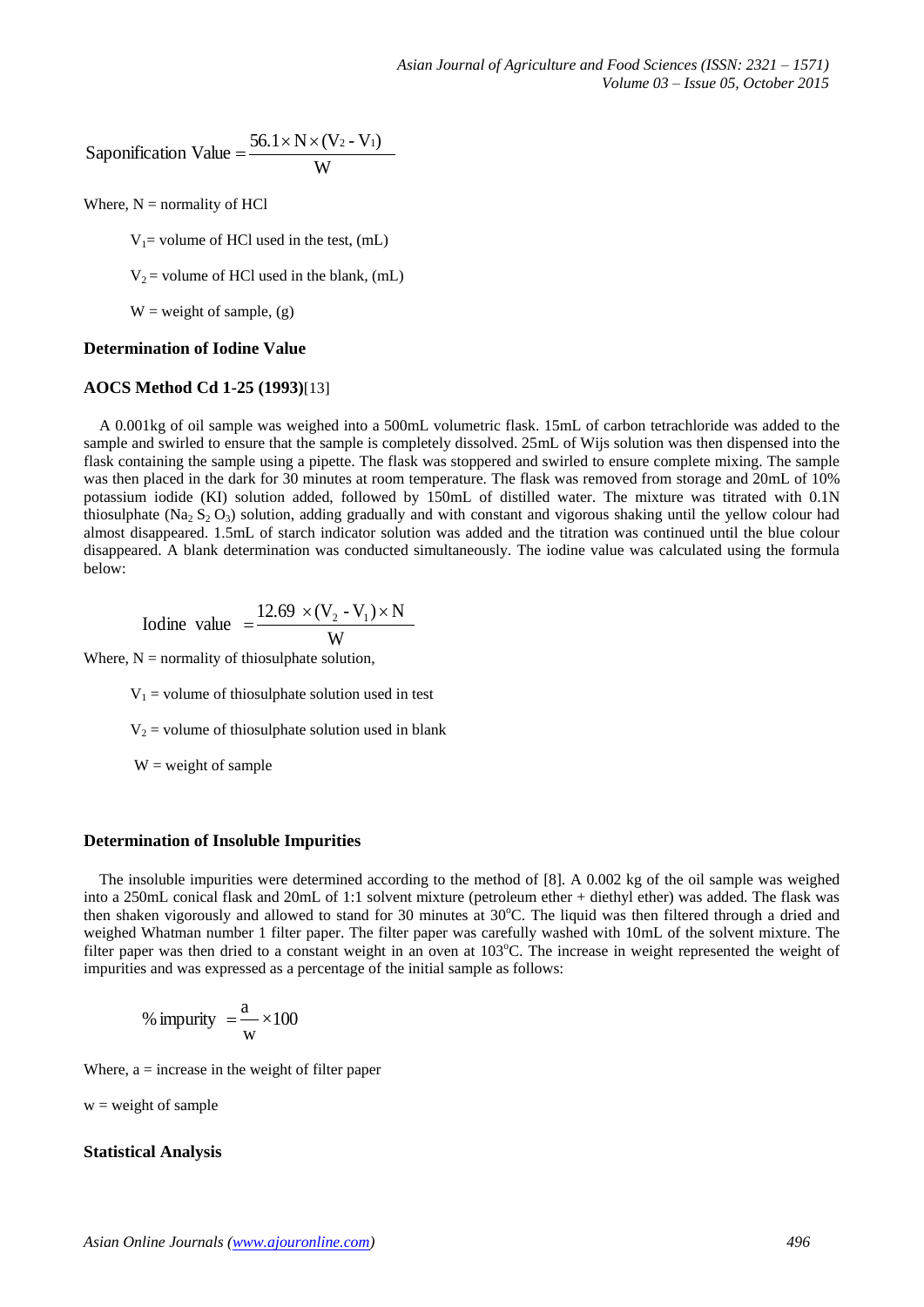Data were analyzed using Statistical Package for Social Scientists (SPSS) and Excel (Microsoft Office 2013). The SPSS was used to run analysis of variance and the means compared using the least significant difference (LSD) at 5% to determine the significance levels of the parameters. Results obtained were compared with international standards. Codex Alimentarius 2005[14] and APCC standards were used for comparison.

# **3. RESULTS AND DISCUSSION**

#### **Saponification Value**

 According to Codex Alimentarius 2005 [14] and the APCC Standards, the saponification values (SV) range between 250-260 mg KOH/g oil and 248-268 mg KOH/g oil respectively. The result (Table 1) shows that the mean SVs of oil from all the processing centres (EZN, KAB, NAW and NUB) constituting 100% fell below the APCC minimum of 250mgKOH/g oil and thus did not meet the standard, however, 25% (NUB) were within the stipulated limits recommended by Codex whereas 75% (EZN, KAB and NAW ) were not. The mean saponification value of oil from NUB was significantly (p<0.05) higher than that of oils from all the other processing centres (EZN, KAB and NAW) (Table 1). However, there was no significant difference between KAB and NAW. The low saponification values recorded in comparison with the APCC and Codex Alimentarius 2005 [14] might be due to high level of impurities as indicated by [15] that high saponification values recorded for almond seed oil suggested low level of impurities.

| Table 1. Saponification values of coconut oils from four processing centres compared with APCC and Codex |                                        |  |  |  |
|----------------------------------------------------------------------------------------------------------|----------------------------------------|--|--|--|
|                                                                                                          | Alimentarius 2005 [14] standard ranges |  |  |  |

| <b>Processing centre</b><br>(Oil Source) | <b>Mean Saponification</b><br>Value (mg KOH/g) | <b>APPC</b> Standard<br>(mg KOH/g) | <b>Codex Alimentarius</b><br>(2005)<br>mg KOH/g |
|------------------------------------------|------------------------------------------------|------------------------------------|-------------------------------------------------|
| <b>EZN</b>                               | 246.83                                         | 250-260                            | 248-268                                         |
| <b>KAB</b>                               | 247.50                                         |                                    |                                                 |
| <b>NAW</b>                               | 247.47                                         |                                    |                                                 |
| <b>NUB</b>                               | 248.42                                         |                                    |                                                 |

LSD  $_{(0.05)} = 0.05$ 

## **Iodine Value**

 According to the Codex Alimentarius 2005 [14] and APCC Standards, the iodine values (IV) range between 6.3-10.6 and 4.1-11 respectively. The result (Table 2) indicates that the mean iodine value (IV) of the oils from three centres (EZN, KAB and NAW) constituting 75% fell within the APCC while 25% (NUB) did not. For the Codex, 25% (NAW) met the standard while 75% (EZN, KAB and NUB) did not. The mean iodine value of oil from NUB was significantly  $(p<0.05)$  higher than that of oils from all the other processing centres (EZN, KAB and NAW) (Table 2). There were no significant differences between oils from two of the processing centres (EZN and KAB). The iodine value or iodine number is the generally accepted parameter expressing the degree of unsaturation, the number of carbon-carbon double bonds in fats or oils [8]. Nielson [3], also reported that the higher the amount of unsaturation, the more iodine is absorbed; therefore, the higher the iodine value the greater the degree of unsaturation.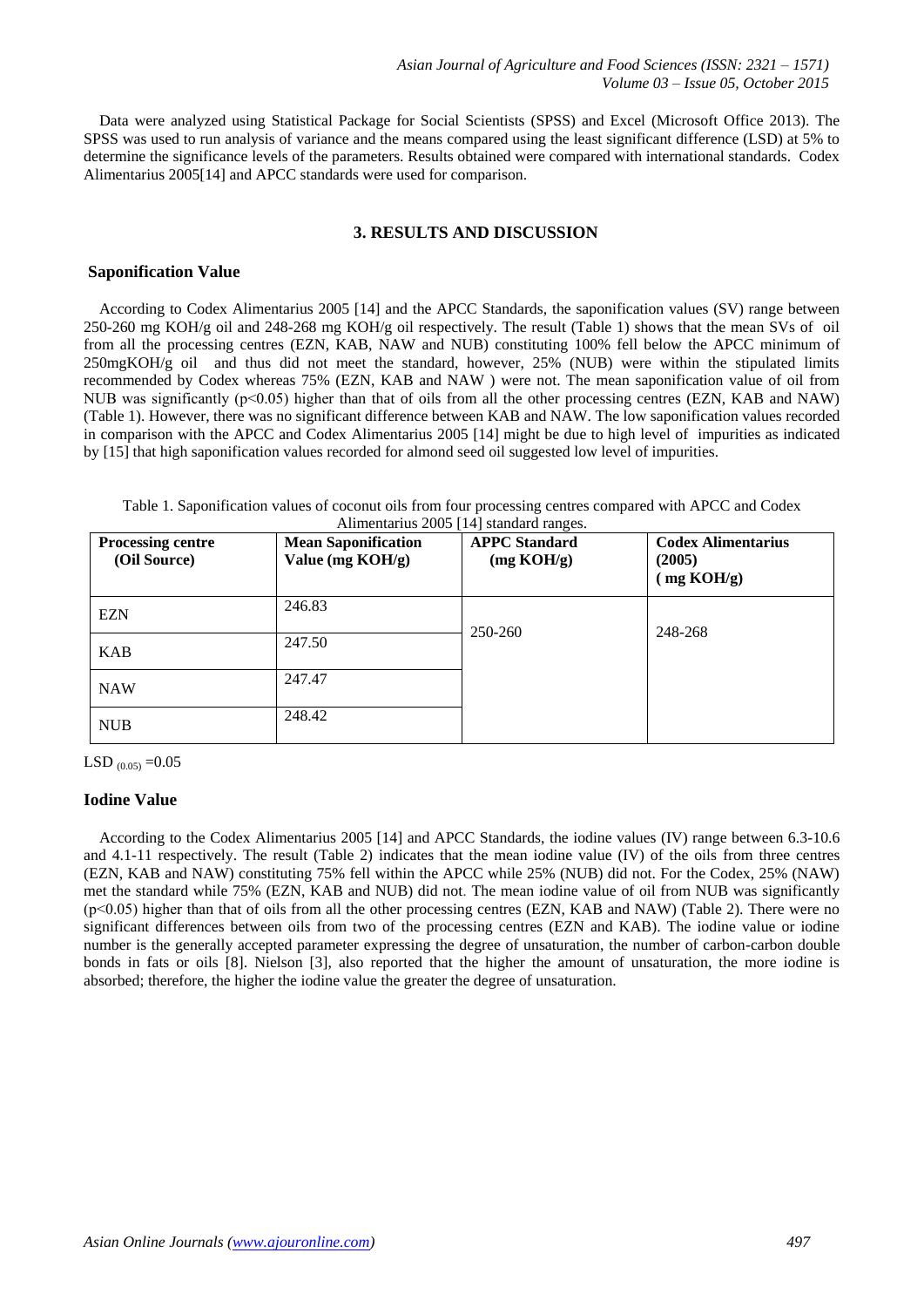| <b>Processing centre</b><br>(Oil Source) | <b>Mean Iodine Value</b><br>(mg KOH/g) | <b>APPC</b> Standard<br>(mg KOH/g) | <b>Codex Alimentarius</b><br>$\mu$ mg KOH/g) |
|------------------------------------------|----------------------------------------|------------------------------------|----------------------------------------------|
| <b>EZN</b>                               | 10.935                                 | $4.1 - 11$                         | $6.3 - 10.6$                                 |
| <b>KAB</b>                               | 10.904                                 |                                    |                                              |
| <b>NAW</b>                               | 10.062                                 |                                    |                                              |
| <b>NUB</b>                               | 13.783                                 |                                    |                                              |

| Table 2. Iodine values of coconut oils from four processing centres compared with APCC and Codex Alimentarius 2005 |  |
|--------------------------------------------------------------------------------------------------------------------|--|
| [14] standards ranges                                                                                              |  |

LSD  $_{(0.5)} = 0.05$ 

# **Insoluble Impurities**

The maximum percentage by mass of insoluble impurities in oils according to both the APCC

and Codex standards should not exceed 0.05%. The result (Figure 1) shows that the mean insoluble impurities of oil from all the processing centre (EZN, KAB, NAW and NUB) constituting 100% fell below the APCC and the Codex standard. The insoluble impurities of the oil from the EZN and NAW communities were significantly  $(p < 0.05)$  lower than those of KAB and NUB (Figure 1). Impurities are materials which remain insoluble and can be filtered off, when the oil or fat is dissolved in diethyl ether or petroleum ether [9]. The levels of impurities in all the processing centres were high. In fact, the amount of insoluble impurities is reflecting the efficiency of clarification during extraction of oil [16]. Field observations and interviews conducted during the study revealed that there were shortcomings in the way the filtration processes were carried out. While some centres were using woven materials others were using jute sacks as the filtering material. This might have accounted for the high levels of impurities in the oils from the processing centres as the filtering materials used were inefficient.



Figure 1: Mean insoluble impurities of coconut oil from the centres compared with that recommended by APCC and **Codex** 

# **4. CONCLUSION**

 Saponification value (SV), iodine value (IV) and insoluble impurities are quality parameters which are of considerable importance in coconut oils. This study has shown that SVs of oil from all the processing centres did not meet the APCC standard; however, 25% met the Codex Alimentarius Standard. For the iodine value (IV), 75% and 25% of the oils from the processing centres met the APCC and the Codex standards respectively. Finally, the amount of insoluble impurities